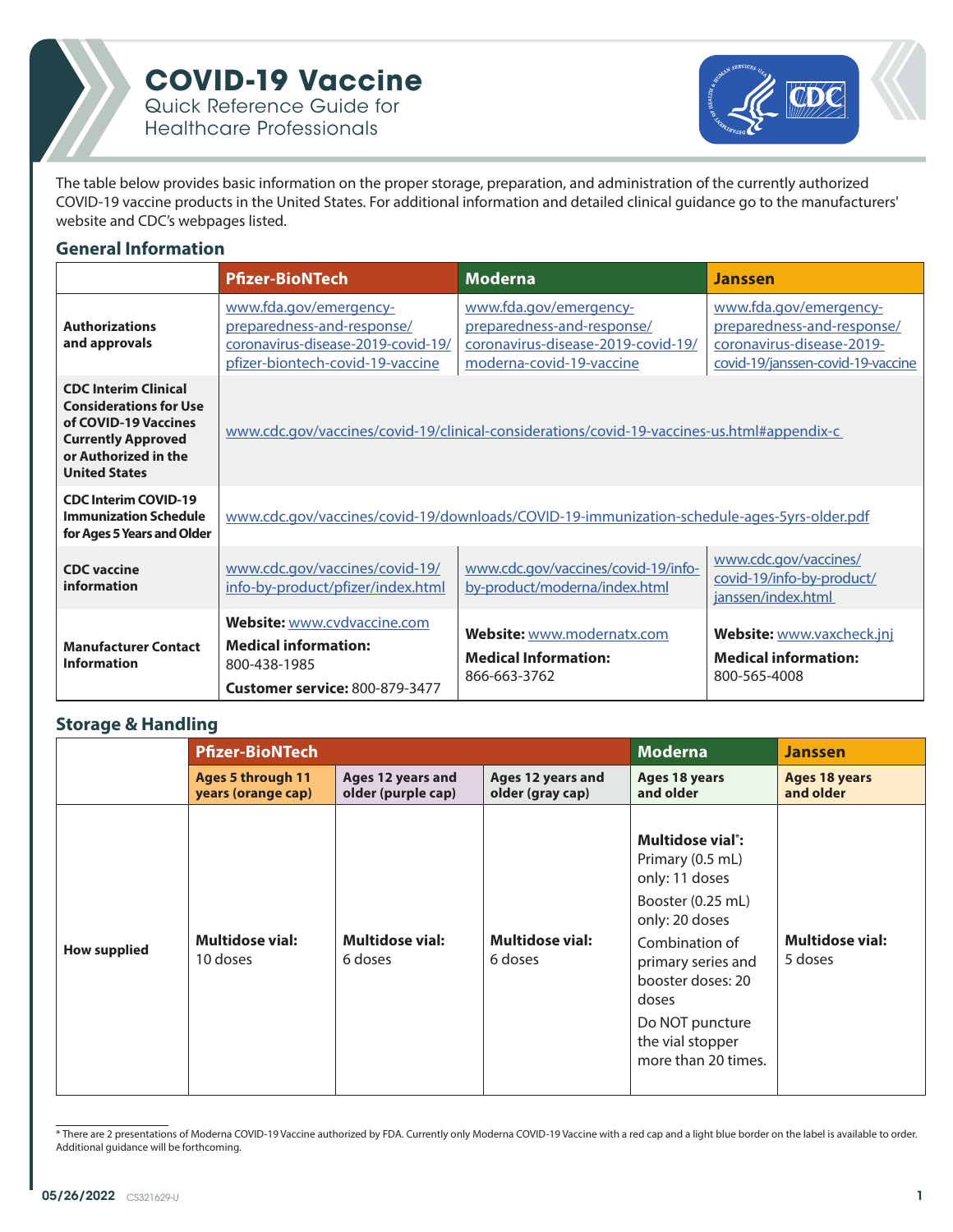

Quick Reference Guide for Healthcare Professionals



|                                                              | <b>Pfizer-BioNTech</b>                                                                                                                                                                                                                                                                    |                                                                                                                                                                                                                                                                                                                  |                                                                                                                                                                                                                                                                                                 | <b>Moderna</b>                                                                                                                                                                                                               | Janssen                                                                                                                                                                                     |
|--------------------------------------------------------------|-------------------------------------------------------------------------------------------------------------------------------------------------------------------------------------------------------------------------------------------------------------------------------------------|------------------------------------------------------------------------------------------------------------------------------------------------------------------------------------------------------------------------------------------------------------------------------------------------------------------|-------------------------------------------------------------------------------------------------------------------------------------------------------------------------------------------------------------------------------------------------------------------------------------------------|------------------------------------------------------------------------------------------------------------------------------------------------------------------------------------------------------------------------------|---------------------------------------------------------------------------------------------------------------------------------------------------------------------------------------------|
|                                                              | <b>Ages 5 through 11</b><br>years (orange cap)                                                                                                                                                                                                                                            | Ages 12 years and<br>older (purple cap)                                                                                                                                                                                                                                                                          | Ages 12 years and<br>older (gray cap)                                                                                                                                                                                                                                                           | Ages 18 years<br>and older                                                                                                                                                                                                   | <b>Ages 18 years</b><br>and older                                                                                                                                                           |
| <b>Diluent</b>                                               | 0.9% sodium chloride (preservative-free,<br>normal saline) provided in the ancillary kit.<br>Do <b>NOT</b> use other diluent.                                                                                                                                                             |                                                                                                                                                                                                                                                                                                                  | Do <b>NOT</b> dilute<br>None<br>prior to use.                                                                                                                                                                                                                                                   |                                                                                                                                                                                                                              | None                                                                                                                                                                                        |
|                                                              | 1.3 mL of diluent                                                                                                                                                                                                                                                                         | 1.8 mL of diluent                                                                                                                                                                                                                                                                                                |                                                                                                                                                                                                                                                                                                 |                                                                                                                                                                                                                              |                                                                                                                                                                                             |
| <b>Storage</b><br>temperatures:<br><b>Before puncture</b>    | <b>Between:</b><br>-90°C and -60°C<br>(-130°F and -76°F)<br>until the expiration<br>date<br>2°C and 8°C (36°F<br>and 46°F) for up to<br>10 weeks<br>8°C and 25°C (46°F<br>and 77°F) for a total<br>of 12 hours prior to<br>dilution<br>Do NOT freeze or<br>store in a standard<br>freezer | <b>Between:</b><br>-90°C and -60°C<br>(-130°F and -76°F)<br>until the expiration<br>date<br>-25 $^{\circ}$ C and -15 $^{\circ}$ C<br>(-13°F and 5°F) for<br>up to 2 weeks<br>2°C and 8°C (36°F<br>and 46°F) for up to 1<br>month (31 days)<br>Up to 25°C (77°F) for<br>a total of 2 hours<br>(prior to dilution) | <b>Between:</b><br>-90°C and -60°C<br>(-130°F and -76°F)<br>until the expiration<br>date<br>2°C and 8°C (36°F<br>and 46°F) for up to<br>10 weeks<br>8°C and 25°C (46°F<br>and 77°F) for a total<br>of 12 hours prior to<br>first puncture<br>Do NOT freeze or<br>store in a standard<br>freezer | <b>Between:</b><br>-50 $^{\circ}$ C and -15 $^{\circ}$ C<br>(-58°F and 5°F) until<br>the expiration date<br>2°C and 8°C (36°F<br>and 46°F) for up to<br>30 days<br>8°C and 25°C (46°<br>and 77°F) for a total<br>of 24 hours | <b>Between:</b><br>2°C and 8°C (36°F<br>and 46°F) until the<br>expiration date<br>9°C and 25°C (47°F<br>and 77°F) for up to<br>12 hours                                                     |
| <b>Storage</b><br>temperatures:<br><b>After puncture</b>     | <b>Between:</b><br>2°C and 25°C (36°F<br>and 77°F) for up to<br>12 hours<br>Discard any unused<br>vaccine after 12<br>hours.                                                                                                                                                              | <b>Between:</b><br>2°C and 25°C (36°F<br>and 77°F) for up to 6<br>hours<br>Discard any unused<br>vaccine after 6<br>hours.                                                                                                                                                                                       | <b>Between:</b><br>2°C and 25°C (36°F<br>and 77°F) for up to<br>12 hours<br>Discard any unused<br>vaccine after 12<br>hours.                                                                                                                                                                    | <b>Between:</b><br>2°C and 25°C (36°F<br>and 77°F) for up to<br>12 hours<br>Discard vial and<br>any unused vaccine<br>after 12 hours or<br>after the vial has<br>been punctured 20<br>times.                                 | <b>Between:</b><br>2°C and 8°C (36°F<br>and 46°F) for up to 6<br>hours<br>9°C and 25°C (47°F<br>and 77°F) for up to 2<br>hours<br>Discard any unused<br>vaccine after these<br>time frames. |
| <b>Transport</b><br>temperatures*:<br><b>Before puncture</b> | A tray containing<br>vaccine vials<br>between -90°C and<br>-60 $\degree$ C (-130 $\degree$ F and<br>$-76^{\circ}$ F) or<br>Individual vials<br>between 2°C and<br>8°C (36°F and 46°F)                                                                                                     | A tray of vaccine<br>vials between t<br>-90°C and -60°C<br>(-130°F and -76°F) or<br>Individual vials<br>between -25°C and<br>-15 $^{\circ}$ C (-13 $^{\circ}$ F and 5 $^{\circ}$ F)<br>or individual vials<br>at 2°C to 8°C (35°F<br>to 46°F) for up to 12<br>hours.                                             | A tray containing<br>vaccine vials<br>between -90°C and<br>-60 $\degree$ C (-130 $\degree$ F and<br>$-76^{\circ}$ F) or<br>Individual vials<br>between 2°C and<br>8°C (36°F and 46°F)                                                                                                           | <b>Between:</b><br>-50 $^{\circ}$ C and -15 $^{\circ}$ C<br>$(-58^{\circ}F \text{ and } 5^{\circ}F)$ or<br>2°C and 8°C (36°F<br>and 46°F) for up<br>to 12 cumulative<br>hours, once or<br>multiple times                     | <b>Between:</b><br>2°C and 8°C (36°F<br>and $46^{\circ}F$ )                                                                                                                                 |

\* CDC recommends following manufacturer's instructions for transporting vaccine.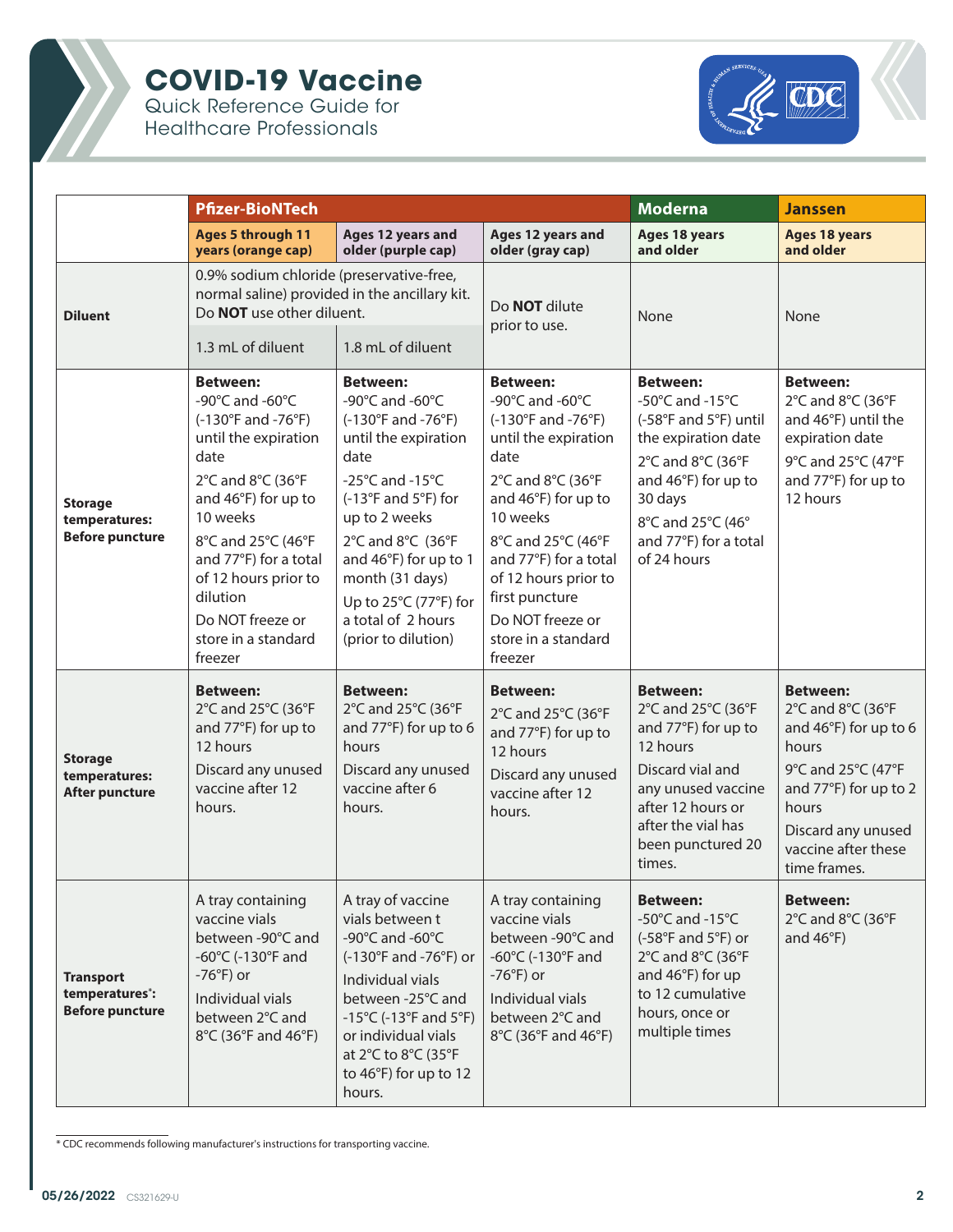

Quick Reference Guide for Healthcare Professionals



|                                                                   | <b>Pfizer-BioNTech</b>                                            |                                                                        |                                                                               | <b>Moderna</b>                                                            | <b>Janssen</b>                                                                                                  |
|-------------------------------------------------------------------|-------------------------------------------------------------------|------------------------------------------------------------------------|-------------------------------------------------------------------------------|---------------------------------------------------------------------------|-----------------------------------------------------------------------------------------------------------------|
|                                                                   | <b>Ages 5 through 11</b><br>years (orange cap)                    | Ages 12 years and<br>older (purple cap)                                | Ages 12 years and<br>older (gray cap)                                         | Ages 18 years<br>and older                                                | Ages 18 years<br>and older                                                                                      |
| <b>Transport</b><br>temperatures <sup>*</sup> :<br>After puncture | Transporting<br>punctured/<br>mixed vials is not<br>recommended.* | <b>Between:</b><br>2°C to 25°C (36°F<br>to 77°F) for up to 6<br>hours. | Transporting<br>punctured/<br>mixed vials is not<br>recommended. <sup>†</sup> | <b>Between:</b><br>2°C and 25°C (36°F<br>and 77°F) for up to<br>12 hours. | <b>Between:</b><br>$2^{\circ}$ C and $8^{\circ}$ C (36 $^{\circ}$ F<br>and 46 $\degree$ F) for up to 6<br>hours |

#### **Vaccine Administration**

|                                                                                                               | <b>Pfizer-BioNTech</b>                         |                                                                                                                                                   |                                       | <b>Moderna</b>                                                                                                                                      | <b>Janssen</b>                                                                                                                                                                                                                                            |
|---------------------------------------------------------------------------------------------------------------|------------------------------------------------|---------------------------------------------------------------------------------------------------------------------------------------------------|---------------------------------------|-----------------------------------------------------------------------------------------------------------------------------------------------------|-----------------------------------------------------------------------------------------------------------------------------------------------------------------------------------------------------------------------------------------------------------|
|                                                                                                               | <b>Ages 5 through 11</b><br>years (orange cap) | Ages 12 years and<br>older (purple cap)                                                                                                           | Ages 12 years and<br>older (gray cap) | <b>Ages 18 years</b><br>and older                                                                                                                   | <b>Ages 18 years</b><br>and older                                                                                                                                                                                                                         |
| <b>Type of vaccine</b>                                                                                        |                                                | mRNA                                                                                                                                              |                                       | mRNA                                                                                                                                                | Viral vector                                                                                                                                                                                                                                              |
| <b>Primary series</b><br>schedule <sup>+</sup>                                                                | age                                            | 2-doses, separated by 21 days; both doses must be the<br>appropriate Pfizer-BioNTech vaccine formulations for recipient's                         |                                       | 2 doses, separated<br>by 28 days; both<br>doses must be<br>Moderna vaccine                                                                          | 1 dose<br>An mRNA COVID-19<br>vaccine series is<br>preferred over<br>Janssen vaccine for<br>primary vaccination.                                                                                                                                          |
| <b>Additional primary</b><br>dose (for moderately<br>or severely<br>immunocompromised<br>persons <sup>#</sup> | At least 28 days<br>after Dose 2.              | At least 28 days after Dose 2 of the Pfizer-<br>BioNTech 2-dose primary series.<br>At least 28 days after one dose of Janssen<br>COVID-19 vaccine |                                       | At least 28 days<br>after Dose 2 of the<br>2-dose primary<br>Moderna series<br>At least 28 days<br>after one dose of<br>Janssen COVID-19<br>vaccine | Not authorized as an<br>additional primary<br>dose. Moderately<br>or severely<br>immunocompromised<br>persons who received<br>a primary dose of<br>Janssen vaccine<br>should receive an<br>mRNA vaccine at<br>least 28 days after the<br>Janssen vaccine. |

<sup>\*</sup> There may be instances when the only option is to transport vaccine in a punctured vial or predrawn syringe. See the U.S. Pharmacopeia COVID-19 Vaccine Toolkit: Operational Considerations for Healthcare Practitioners ([https://www.usp.org/covid-19/vaccine-handling-toolkit\)](https://www.usp.org/covid-19/vaccine-handling-toolkit) for guidance in transporting vaccine under these conditions.

<sup>†</sup> COVID-19 vaccines and other vaccines may be administered without regard to timing, including simultaneous administration.

<sup>‡</sup> Persons with a recent SARS-CoV-2 infection may consider delaying a primary series or booster dose by 3 months from symptom onset or positive test (if infection was asymptomatic)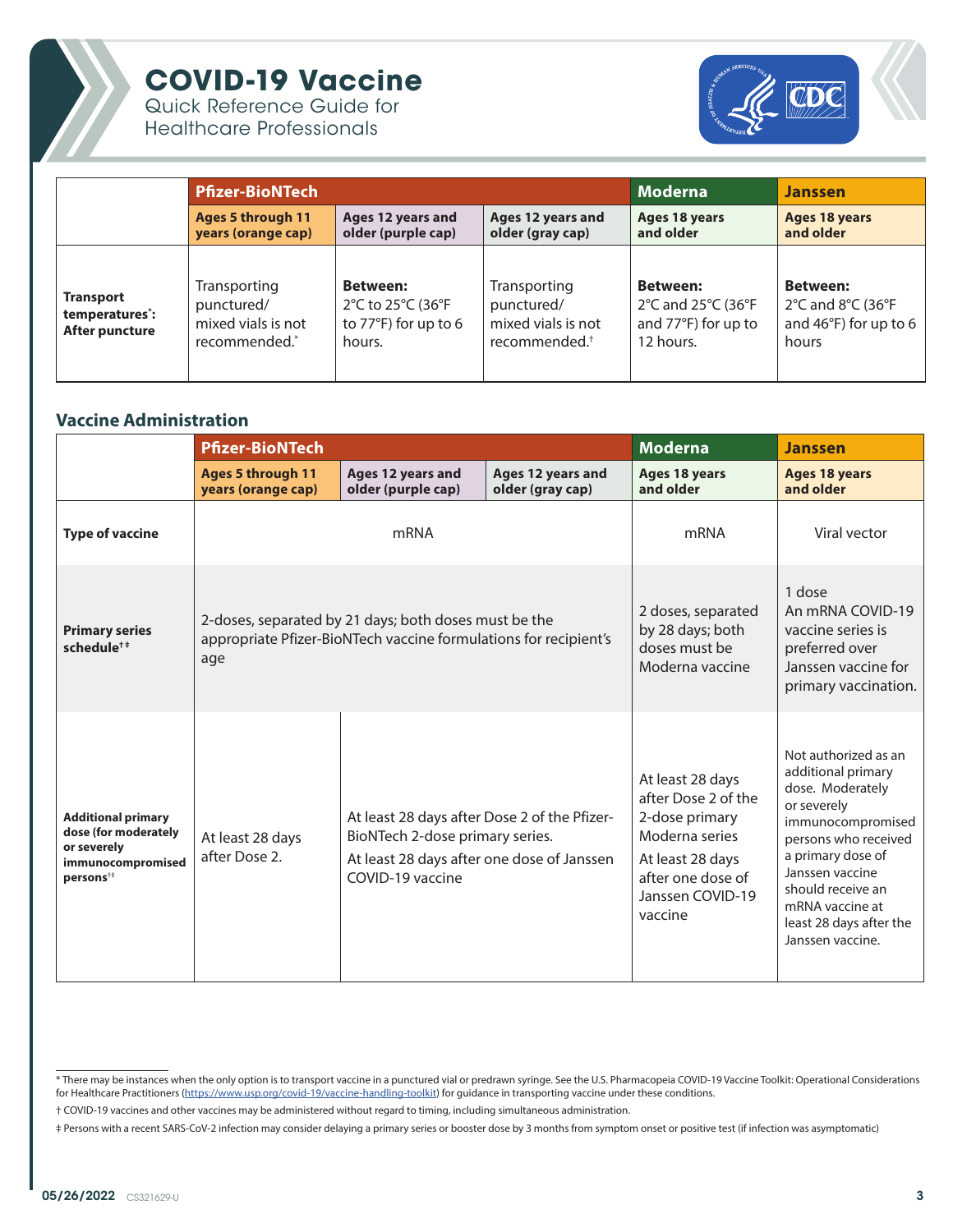

Quick Reference Guide for Healthcare Professionals



|                                                             | <b>Pfizer-BioNTech</b>                                                                                                                                                                                                                                                                                                                                                                                                                                                 |                                                                                                                                                                                                                                                     |                                                                                                                                                                                                                                                                                                                                                                                                                                                                                                                                                                                                                                                                                                                                                                                                                                                                                                                                                                                                                                                                                                        | <b>Moderna</b>                                                           | <b>Janssen</b>                                                                                                                                                                                                                                                                                                                                                                                                                                                                                                                                                                                                                                              |
|-------------------------------------------------------------|------------------------------------------------------------------------------------------------------------------------------------------------------------------------------------------------------------------------------------------------------------------------------------------------------------------------------------------------------------------------------------------------------------------------------------------------------------------------|-----------------------------------------------------------------------------------------------------------------------------------------------------------------------------------------------------------------------------------------------------|--------------------------------------------------------------------------------------------------------------------------------------------------------------------------------------------------------------------------------------------------------------------------------------------------------------------------------------------------------------------------------------------------------------------------------------------------------------------------------------------------------------------------------------------------------------------------------------------------------------------------------------------------------------------------------------------------------------------------------------------------------------------------------------------------------------------------------------------------------------------------------------------------------------------------------------------------------------------------------------------------------------------------------------------------------------------------------------------------------|--------------------------------------------------------------------------|-------------------------------------------------------------------------------------------------------------------------------------------------------------------------------------------------------------------------------------------------------------------------------------------------------------------------------------------------------------------------------------------------------------------------------------------------------------------------------------------------------------------------------------------------------------------------------------------------------------------------------------------------------------|
|                                                             | <b>Ages 5 through 11</b><br>years (orange cap)                                                                                                                                                                                                                                                                                                                                                                                                                         | Ages 12 years and<br>older (purple cap)                                                                                                                                                                                                             | Ages 12 years and<br>older (gray cap)                                                                                                                                                                                                                                                                                                                                                                                                                                                                                                                                                                                                                                                                                                                                                                                                                                                                                                                                                                                                                                                                  | Ages 18 years<br>and older                                               | <b>Ages 18 years</b><br>and older                                                                                                                                                                                                                                                                                                                                                                                                                                                                                                                                                                                                                           |
| <b>Booster schedule</b> *                                   | • Children who are<br>NOT moderately<br>or severely<br>immunocompromised:<br>If the recipient has<br>received 2 previous<br>doses of Pfizer<br>COVID-19 Vaccine,<br>administer a booster<br>dose at least 5<br>months after dose 2.<br>• Children who<br>are moderately<br>or severely<br>immunocompromised:<br>If the recipient has<br>received 2 previous<br>doses of Pfizer<br>COVID-19 Vaccine,<br>administer a booster<br>dose at least 3<br>months after dose 2. | years of age.<br>for persons18 years of age and older.<br>immunocompromised and received a:<br>dose $2^{\dagger}$ .<br>vaccine.<br>should receive a:<br>mRNA primary series dose <sup>#</sup> .<br>html#considerations-covid19-vax-immuncompromised | • Administer an age-appropriate vaccine product. Only Pfizer-<br>BioNTech vaccine should be administered to recipients 12 -17<br>• Use of heterologous (mix and match) booster doses is allowed<br>• Persons who are NOT moderately or severely<br>» 2- dose mRNA vaccine primary series should receive a<br>booster dose at least 5 months after mRNA primary series<br>» Janssen COVID-19 Vaccine primary series should receive a<br>booster dose at least 2 months after the dose of Janssen<br>• Persons who ARE moderately or severely immunocompromised<br>» 3-dose mRNA vaccine primary series should receive a<br>booster dose at least 3 months after the additional (3rd)<br>» Primary dose of Janssen COVID-19 Vaccine and an additional<br>mRNA vaccine, should receive a booster dose at least 2<br>months after receiving the mRNA vaccine.<br>For additional information, see Interim Clinical Considerations for Use of COVID-19 Vaccines Currently Approved or<br>Authorized in the United States https://www.cdc.gov/vaccines/covid-19/clinical-considerations/covid-19-vaccines-us. |                                                                          | mRNA vaccines are<br>preferred <sup>§</sup><br>At least 2 months<br>(8 weeks) after the<br>primary series dose<br>of Janssen COVID-19<br>Vaccine. <sup>1</sup><br>• Persons who are<br>moderately or severely<br>immunocompromised<br>and:<br>» Received a<br>primary dose<br>of Janssen<br>COVID-19<br>Vaccine and an<br>additional mRNA<br>vaccine, should<br>receive a booster<br>dose at least 2<br>months after the<br>previous dose.<br>(mRNA vaccine<br>preferred)<br>» Received 3<br>previous doses<br>of COVID-19<br>vaccine should<br>receive a 2nd<br>booster dose at<br>least 4 months<br>after the<br>previous dose<br>(mRNA vaccine<br>only). |
| <b>Primary series,</b><br>additional, and<br>booster dosage | 0.2 mL for primary and<br>booster doses                                                                                                                                                                                                                                                                                                                                                                                                                                |                                                                                                                                                                                                                                                     | 0.3 mL for all doses                                                                                                                                                                                                                                                                                                                                                                                                                                                                                                                                                                                                                                                                                                                                                                                                                                                                                                                                                                                                                                                                                   | 0.5 mL (primary series<br>or additional doses)<br>0.25 mL (booster dose) | 0.5 mL (primary series<br>or booster dose)<br>Not approved for<br>additional dose                                                                                                                                                                                                                                                                                                                                                                                                                                                                                                                                                                           |

<sup>\*</sup> Persons with a recent SARS-CoV-2 infection may consider delaying a primary series or booster dose by 3 months from symptom onset or positive test (if infection was asymptomatic)

<sup>†</sup> Persons 50 years and older may receive a second mRNA booster dose at least 4 months after the most recent dose.

<sup>‡</sup> Persons 12 years or older and are moderately or severely immunocompromised may receive a second mRNA booster dose at least 4 months after the most recent dose.

<sup>§</sup> Although mRNA vaccines are preferentially recommended in most situations over the Janssen COVID-19 Vaccine, the Janssen COVID-19 Vaccine may be considered in some situations. See Interim Clinical Considerations at [www.cdc.gov/vaccines/covid-19/clinical-considerations/covid-19-vaccines-us.html#primary-series](http://www.cdc.gov/vaccines/covid-19/clinical-considerations/covid-19-vaccines-us.html#primary-series ) for additional information.

<sup>¶</sup> People ages 18-49 years: Those who received Janssen COVID-19 Vaccine as both their primary series dose and booster dose may receive a second booster dose using an mRNA COVID-19 vaccine at least 4 months after the Janssen booster dose. People ages 50 years and older: Should receive a 2nd booster dose using an mRNA COVID-19 vaccine at least 4 months after the first booster dose.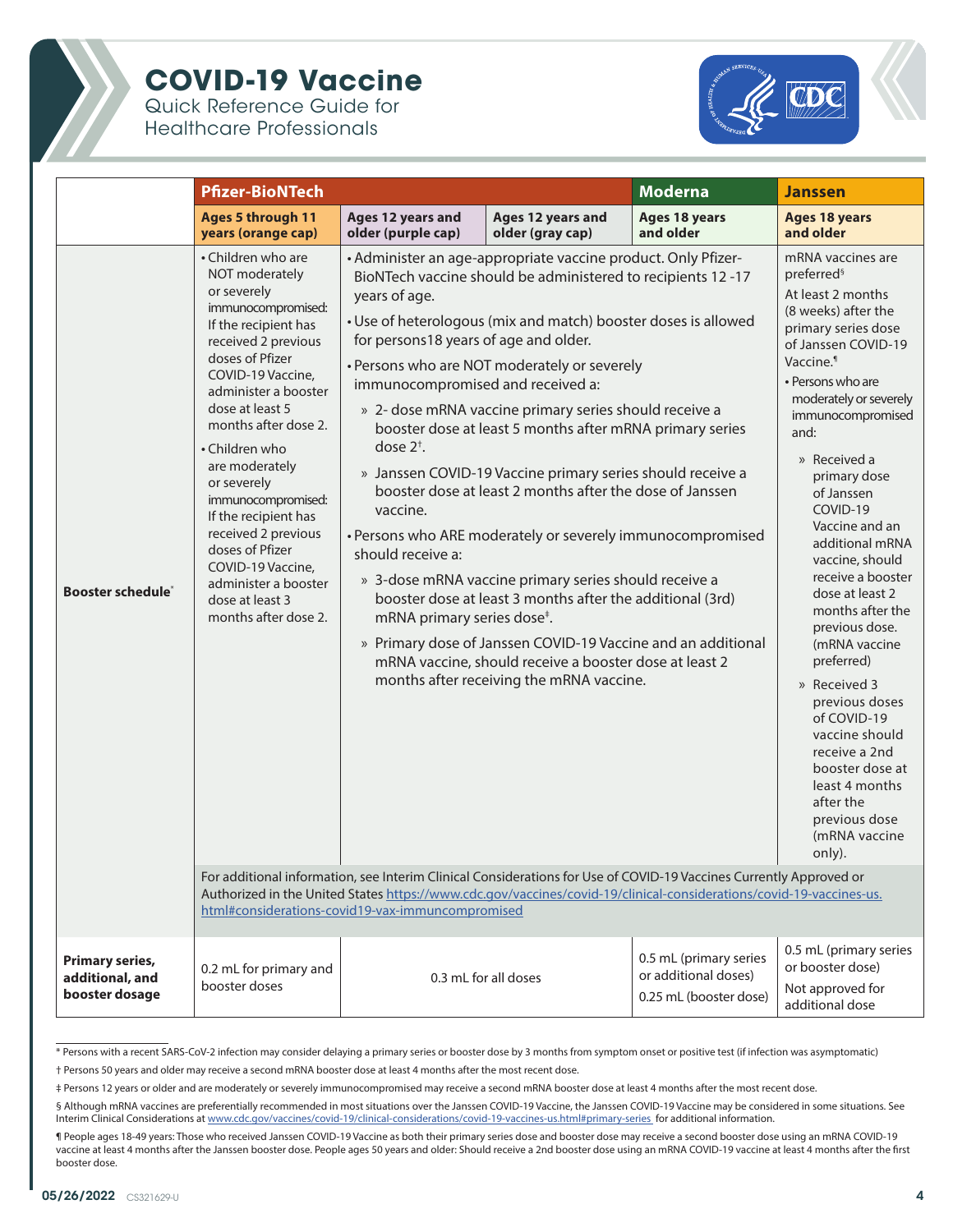

Quick Reference Guide for Healthcare Professionals



|                                                 | <b>Pfizer-BioNTech</b>                                                                                                                                                                                                                                                                                                                                                                                                                                                                                                                                                                                                                                                                                                                                                                                                                                                                                                                                                                                                                                                                                                                                                                                                                                                                                                                                                                                                                                                                        |                                                                                                 | <b>Moderna</b>                         | <b>Janssen</b>                                                                                                                    |                                        |
|-------------------------------------------------|-----------------------------------------------------------------------------------------------------------------------------------------------------------------------------------------------------------------------------------------------------------------------------------------------------------------------------------------------------------------------------------------------------------------------------------------------------------------------------------------------------------------------------------------------------------------------------------------------------------------------------------------------------------------------------------------------------------------------------------------------------------------------------------------------------------------------------------------------------------------------------------------------------------------------------------------------------------------------------------------------------------------------------------------------------------------------------------------------------------------------------------------------------------------------------------------------------------------------------------------------------------------------------------------------------------------------------------------------------------------------------------------------------------------------------------------------------------------------------------------------|-------------------------------------------------------------------------------------------------|----------------------------------------|-----------------------------------------------------------------------------------------------------------------------------------|----------------------------------------|
|                                                 | <b>Ages 5 through 11</b><br>years (orange cap)                                                                                                                                                                                                                                                                                                                                                                                                                                                                                                                                                                                                                                                                                                                                                                                                                                                                                                                                                                                                                                                                                                                                                                                                                                                                                                                                                                                                                                                | Ages 12 years and<br>older (purple cap)                                                         | Ages 12 years and<br>older (gray cap)  | Ages 18 years<br>and older                                                                                                        | <b>Ages 18 years</b><br>and older      |
| Needle gauge/<br>length                         | 5 through 18 years of age: 22-25 gauge, 1"<br><b>19 years of age and older:</b> 22-25 gauge, $1 - 1\frac{1}{2}$ "                                                                                                                                                                                                                                                                                                                                                                                                                                                                                                                                                                                                                                                                                                                                                                                                                                                                                                                                                                                                                                                                                                                                                                                                                                                                                                                                                                             |                                                                                                 |                                        | 22-25 gauge, 1<br>$-1\frac{1}{2}$                                                                                                 | 22-25 gauge, 1<br>$-1\frac{1}{2}$ "    |
| <b>Site</b>                                     | Deltoid*                                                                                                                                                                                                                                                                                                                                                                                                                                                                                                                                                                                                                                                                                                                                                                                                                                                                                                                                                                                                                                                                                                                                                                                                                                                                                                                                                                                                                                                                                      |                                                                                                 |                                        | Deltoid*                                                                                                                          | Deltoid*                               |
| <b>Thawing frozen</b><br>vaccine                | <b>Between:</b><br>2°C and 8°C (36°F and 46°F) or room temperature up to 25°C<br>(77°F) for 30 minutes. Vials must reach room temperature before<br>dilution.<br>Do NOT refreeze thawed vaccine.                                                                                                                                                                                                                                                                                                                                                                                                                                                                                                                                                                                                                                                                                                                                                                                                                                                                                                                                                                                                                                                                                                                                                                                                                                                                                              |                                                                                                 |                                        | <b>Between:</b><br>2°C and 8°C (36°F<br>and 46°F) or 8°C and<br>25°C (46°F and 77°F)<br><b>Do NOT</b> refreeze<br>thawed vaccine. | Do NOT freeze.                         |
| <b>Mixing vaccine</b>                           | Mix vaccine with<br>1.3 mL of 0.9%<br>sodium chloride<br>(preservative-free,<br>normal saline).                                                                                                                                                                                                                                                                                                                                                                                                                                                                                                                                                                                                                                                                                                                                                                                                                                                                                                                                                                                                                                                                                                                                                                                                                                                                                                                                                                                               | Mix vaccine with<br>1.8 mL of 0.9%<br>sodium chloride<br>(preservative-free,<br>normal saline). | <b>Do NOT</b> mix with<br>any diluent. | <b>Do NOT</b> mix with<br>any diluent.                                                                                            | <b>Do NOT</b> mix with<br>any diluent. |
| <b>Contraindications/</b><br><b>Precautions</b> | <b>Contraindications</b><br>History of:<br>• Severe allergic reaction (e.g., anaphylaxis) after a previous dose or to a component of the COVID-19 vaccine<br>• A known diagnosed allergy to a component of the COVID-19 vaccine<br>• For the Janssen COVID-19 Vaccine, TTS following receipt of a previous Janssen vaccine (or other COVID-19 vaccines<br>not currently authorized in the United States that are based on adenovirus vectors, e.g., AstraZeneca) <sup>†</sup><br><b>Precautions</b><br>• Allergy-related Contraindication to one type of COVID-19 vaccine (mRNA) is a precaution to other types of<br>COVID-19 vaccines (Janssen)<br>• History of an immediate (within 4 hours exposure) non-severe allergic reaction after dose of one type of<br>COVID-19 vaccine have a precaution to the same type of COVID-19 vaccine<br>• History of multisystem inflammatory syndrome in children (MIS-C) or multisystem inflammatory syndrome in<br>adults (MIS-A)<br>• Moderate or severe acute illness, with or without fever<br>• History of immediate allergic reaction to any other vaccine or injectable therapy (i.e., intramuscular, intravenous, or<br>subcutaneous vaccines or therapies [excluding subcutaneous immunotherapy for allergies, i.e., "allergy shots"])<br>• For mRNA COVID-19 vaccines, history of myocarditis or pericarditis after a dose of an mRNA COVID-19 vaccine<br>• For Janssen COVID-19 Vaccine, a history of Guillian-Barré syndrome <sup>#</sup> |                                                                                                 |                                        |                                                                                                                                   |                                        |

<sup>\*</sup> Vastus lateralis muscle in the anterolateral thigh may be used. A 1.5 inch needle should be used, although a 1 inch needle may be used if the skin is stretched tightly and subcutaneous tissues are not bunched.

‡ People who develop GBS within 6 weeks after receipt of Janssen COVID-19 Vaccine should not receive another dose of Janssen COVID-19 Vaccine. These people should receive an mRNA COVID-19 vaccine.

<sup>†</sup> Additionally, people with a history of an episode of immune-mediated syndrome characterized by thrombosis and thrombocytopenia, such as spontaneous or classic HIT, should not receive Janssen COVID-19 Vaccine. These people should receive an mRNA COVID-19 vaccine.